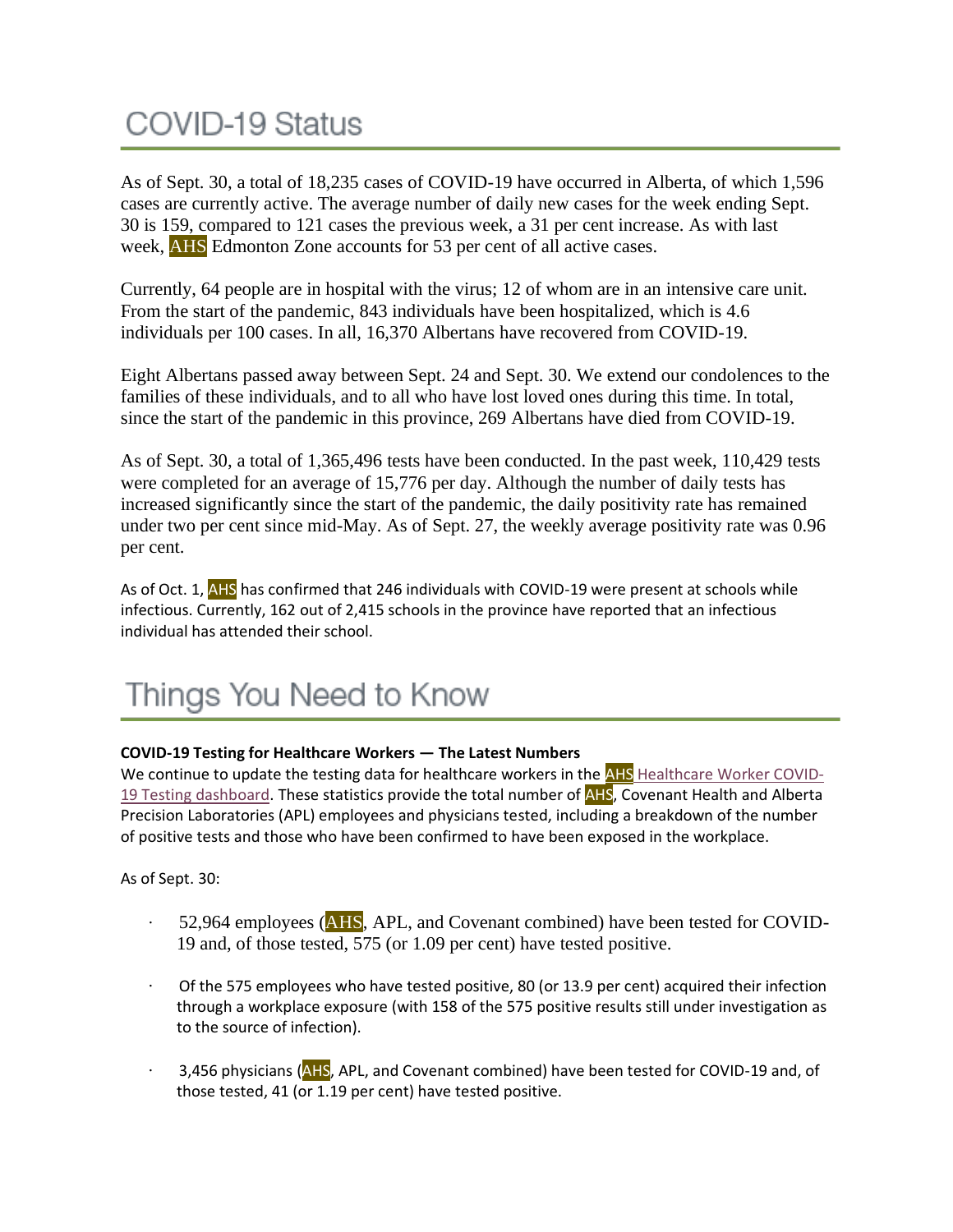Of the 41 physicians who have tested positive, three (or 7.3 per cent) acquired their infection through a workplace exposure (with four of the 41 positive results still under investigation as to the source of infection).

### **Verna's Weekly Video Message — Family Support and Visitation Guidelines**

Compassion is one of AHS' core values and it's essential in our relationships with patients and families.

The COVID-19 pandemic has reinforced this, as we continue to look for ways to adopt public health restrictions while considering their impact on our staff, patients and families.

Back in March, we had to make the difficult decision to limit the interactions between patients, residents, families and visitors. We did not make that decision lightly, knowing how valued and important these interactions are to patients and their loved ones.

Our [visitation guidelines](https://www.albertahealthservices.ca/topics/Page17001.aspx) are updated regularly to reflect the current environment and the valuable feedback we receive from designated family or support persons, visitors, staff, physicians and volunteers.

And since June, we've been gradually opening up visitation because we know how important the presence of families and support persons are to the mental and emotional well-being of our patients and residents, while ensuring everyone's health and safety.

With me (Verna) today [to talk more about family support and visitation](https://www.albertahealthservices.ca/Blogs/ceo/292.aspx#.X3dh-GhKiUk) are:

- Dr. Jim Silvius, Senior Medical Director, Provincial Seniors Health and Continuing Care.
- Paul Wright, Manager, Calgary Zone Patient- and Family-Centred Care.
- Kait Cooper, Senior Consultant, Engagement and Patient Experience.

Jim, Paul and Kait share how we've evolved and implemented the guidelines, involved patients and families in their development, and what we're doing to protect the health of our vulnerable continuing care residents when it comes to visitation.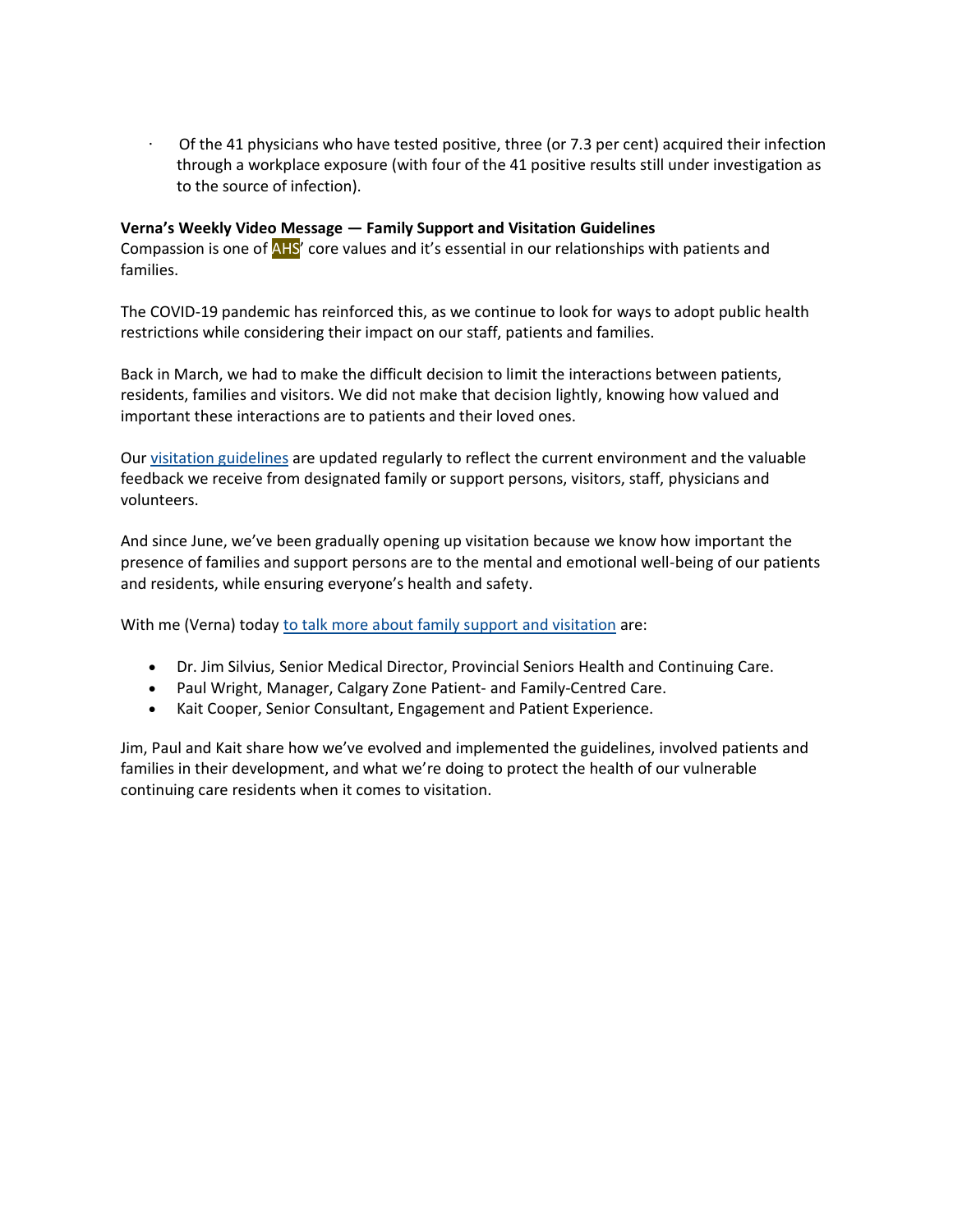

Dr. Verna Yiu talks with Dr. Jim Silvius, Paul Wright and Kait Cooper about family support and visitation and what AHS is doing to protect the health of our vulnerable continuing care residents.

### **Reminder — Staying Home When Sick and Staying Vigilant**

It is critical we all continue to take required precautions to reduce the spread of COVID-19 within AHS workplaces. Outbreaks and ongoing increases in daily cases underscore the vigilance required to reduce risk and protect yourself, patients, staff and visitors.

As we continue to monitor our COVID-19 response and the impact on **AHS**healthcare workers, we know that employee-to-employee/provider-to-provider transmission is occurring. There is an extremely high risk for transmission of COVID-19 in small, enclosed spaces, such as break rooms, charting areas, open workspaces and other common areas if appropriate control measures are not followed.

The best protection is to avoid crowding and maintain physical distancing whenever possible. Wearing a mask at all times can help keep everyone safe. This is a **requirement**, not an expectation, and applies to all zones, and all **AHS** or subsidiary facilities (clinical and corporate), in all settings where there may be contact with patients, families, visitors or the public, and in all other areas where physical distancing of two metres cannot be maintained.

We cannot overstate the importance of **staying home when sick**. We each have a role to play in protecting each other – our patients, staff, physicians and volunteers. We must all be diligent in modelling safe work practices. Simple actions such as adhering to all [personal protective equipment](https://www.albertahealthservices.ca/topics/Page17048.aspx)  [\(PPE\)](https://www.albertahealthservices.ca/topics/Page17048.aspx) measures, completing your [Fit for Work screening,](https://www.albertahealthservices.ca/topics/Page17076.aspx) [washing your hands](https://www.albertahealthservices.ca/info/Page6426.aspx) regularly and [physically](https://www.albertahealthservices.ca/topics/Page16997.aspx#social)  [distancing](https://www.albertahealthservices.ca/topics/Page16997.aspx#social) can slow the spread of COVID-19.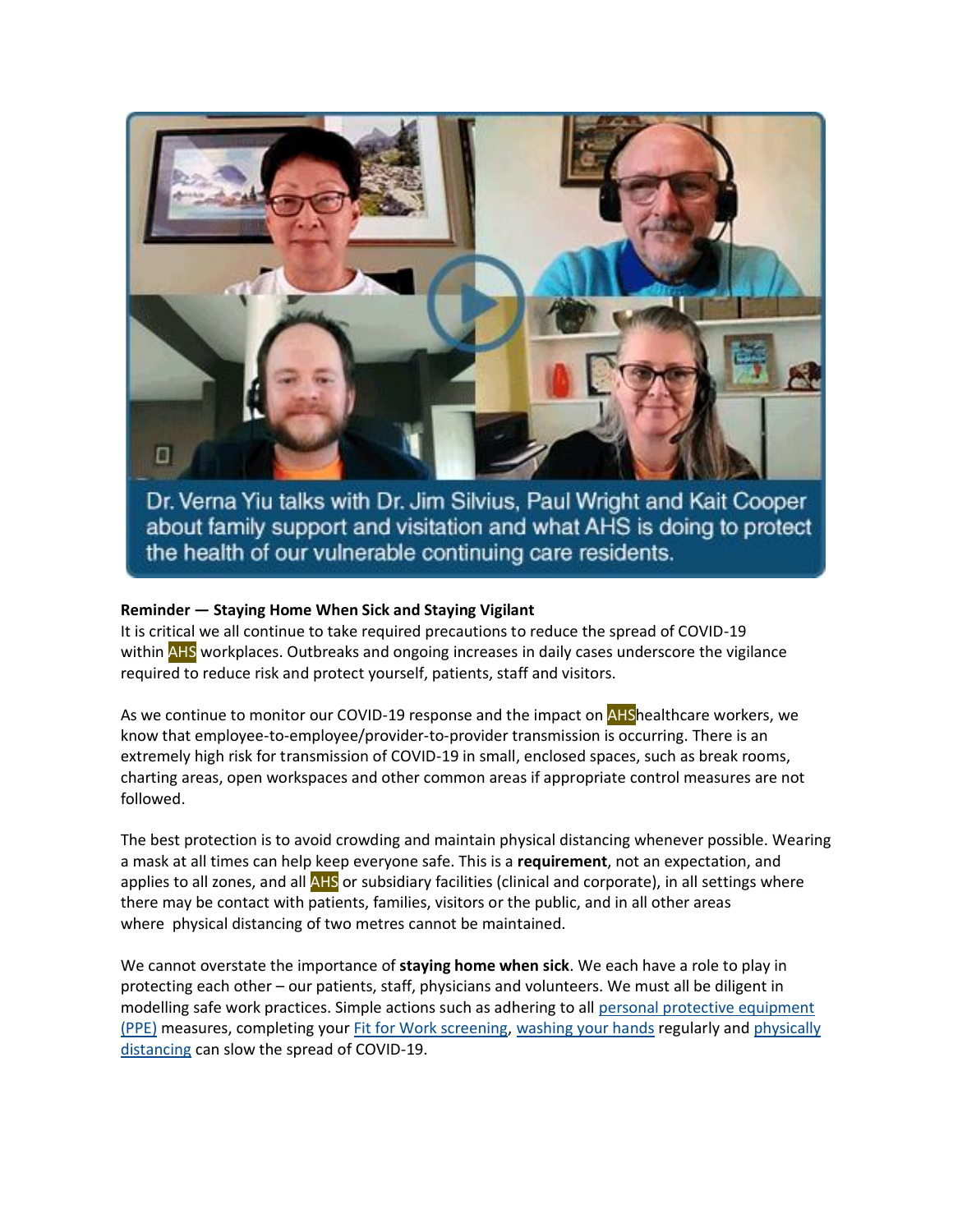For more information, including the online Fit for Work screening tool, visi[tahs.ca/fitforwork.](https://www.albertahealthservices.ca/topics/Page17076.aspx) Talk to your leader if you have questions about Fit for Work screening at your site.

Thank you for your continued support and dedication.

## Be Well - Be Kind

### **Celebrity Shout-out –** *Heartland* **actor Shaun Johnston**

Messages of gratitude to our healthcare staff keep pouring in from musicians, models, actors and athletes from Alberta and beyond.

This week's shout-out comes from actor Shaun Johnston, star of CBC's *[Heartland](https://www.youtube.com/watch?v=MAT4h7Qukt4&feature=youtu.be)*.

"You're keeping us all safe, healthy … and that goes a long way, I have to tell you. It's admired greatly," says Johnston, who is from Ponoka. "I love you for it. Keep up the good work."

Stay tuned and follow AHS on social [media](https://www.instagram.com/albertahealthservices/) for more celebrity shout-outs.



### **Sharing the Love — Gratitude from Albertans**

*"I want to thank all the staff and doctors who treated me during my stay at the Foothills (Medical Centre) in April and May. The staff were very professional, helping me in every way. They even helped my family arrange a birthday celebration. I will never forget it!"*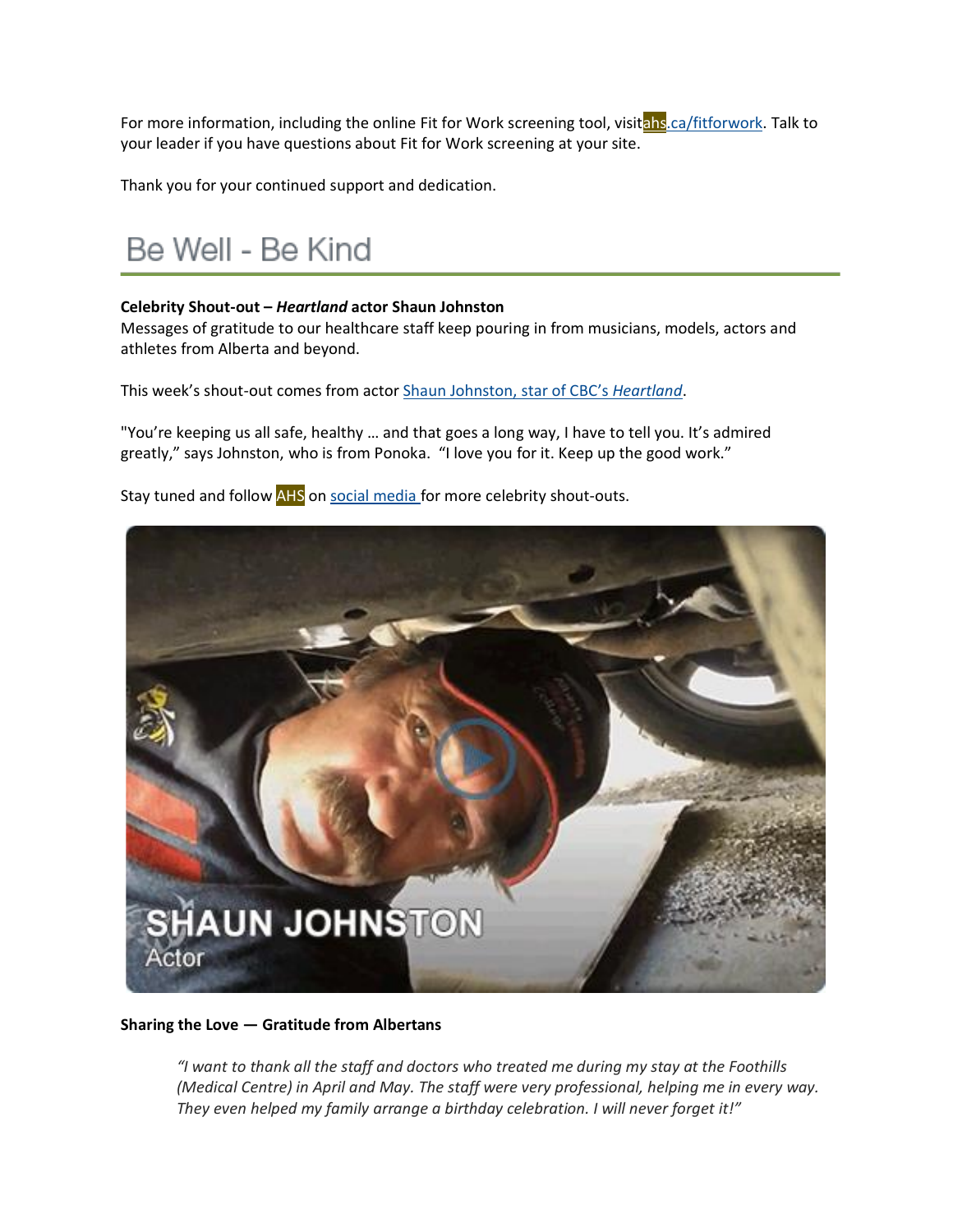*"Thank you for a smooth and seamless (and quick!) experience with my seven-year-old daughter. The nurse took time to prepare my daughter and answer questions, and was honest and friendly. I am so impressed with Calgary's testing program. Thank you."*

— Anonymous

### **Wrapping up — Looking Ahead and Looking Back**

It's hard to believe it's now October and, with three months left in 2020, we're approaching the end of this difficult and challenging year. But I think it's also helpful to look back and reflect upon how far we've travelled, and the lessons we've learned, in the almost seven months since Alberta's first confirmed case of COVID-19. For instance, at the beginning of the pandemic, AHS performed about 35 COVID-19 tests per day; as you read earlier, we averaged more than 15,000 daily tests this week. Our early modelling projections prompted us to free up hundreds of acute care beds in anticipation of a peak of severe COVID-19 cases expected in May. That surge was smaller than our modelling projected and we have currently have 64



people in hospital with the virus, even as many Alberta businesses have reopened and many K-12 students are back in classes. Early on, we implemented heavily restrictive visitation guidelines at our acute and continuing care sites; today, we're striking a different overall balance between the safety of patients, residents and our people, and the needs of patients, residents and families to spend time together and support one other.

We're learning as we go and we've come a long way since March. COVID-19 remains a present and real threat. We must remember to maintain our vigilance. There are still hard times and difficult decisions ahead, especially as we head into influenza season. But where we stand right now dealing with the issues of the day and seeing the end of 2020 on the horizon — take a moment to look back give yourself and your colleagues credit for all of your hard work, your willingness to adapt on the fly, your courage and, of course, your compassion. We wouldn't be where we are today without you, and we are so proud of everything you have accomplished.

As always, with gratitude and appreciation,

### **\*\*\*Please share this information as appropriate\*\*\***

**\*\*\*For Alberta Health Services – Indigenous specific questions/concerns please email [ahs.ecc.operations.ih@ahs.ca \\*\\*\\*](mailto:ahs.ecc.operations.ih@ahs.ca%20***) \*\*\*For Indigenous Services Canada please email [sac.cdemergenciesab](mailto:sac.cdemergenciesab-urgencesmtab.isc@canada.ca)[urgencesmtab.isc@canada.ca](mailto:sac.cdemergenciesab-urgencesmtab.isc@canada.ca) \*\*\***

*Josipa Pavicic on behalf of AHS - Provincial Indigenous Health Hub*